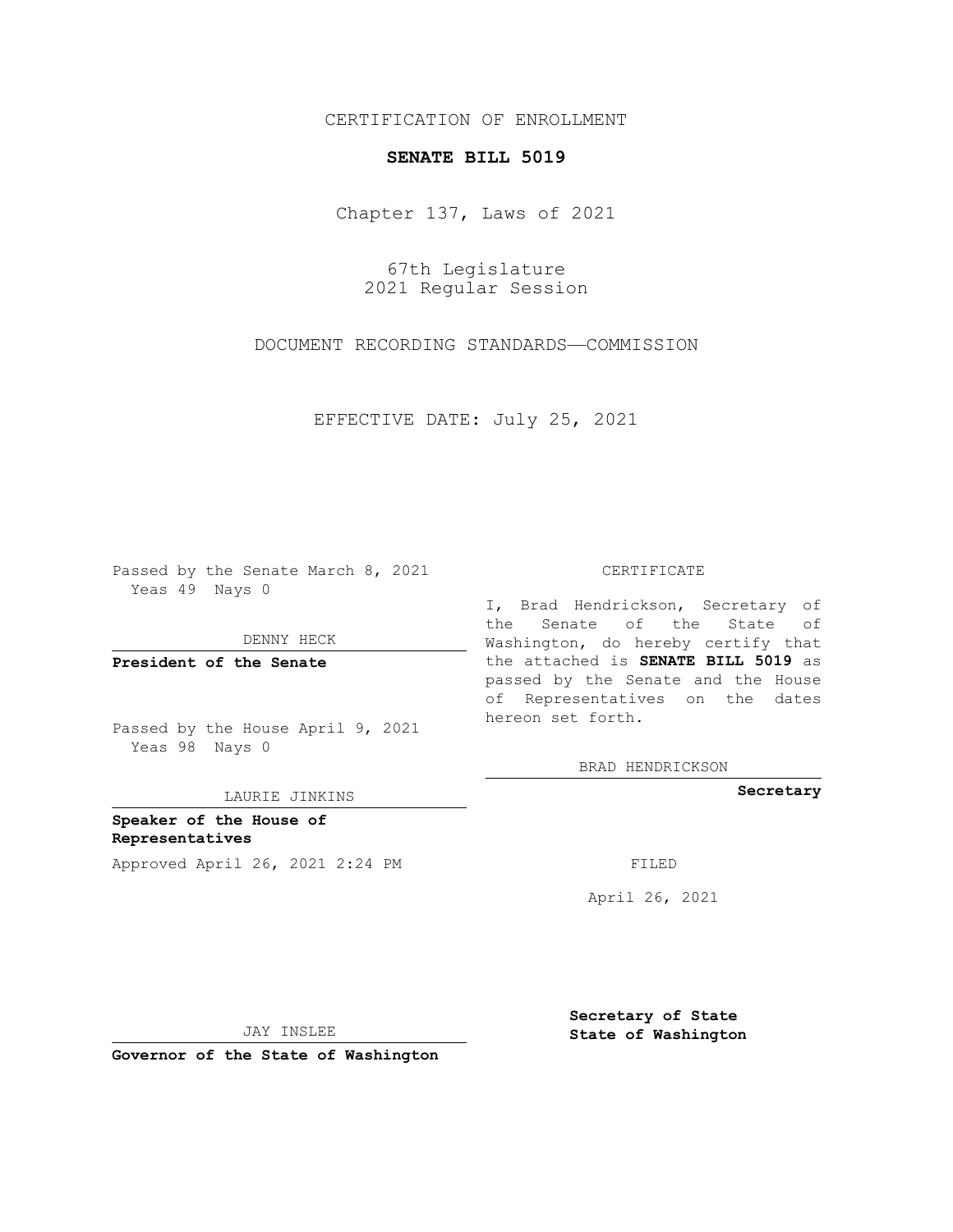## **SENATE BILL 5019**

Passed Legislature - 2021 Regular Session

**State of Washington 67th Legislature 2021 Regular Session**

**By** Senators Kuderer, Hunt, Brown, and Wilson, C.

Prefiled 12/16/20. Read first time 01/11/21. Referred to Committee on Housing & Local Government.

1 AN ACT Relating to the recording standards commission; amending 2 RCW 65.24.010 and 65.24.040; adding a new section to chapter 65.24 3 RCW; creating a new section; and repealing RCW 65.24.900.

4 BE IT ENACTED BY THE LEGISLATURE OF THE STATE OF WASHINGTON:

 NEW SECTION. **Sec. 1.** The legislature recognizes the necessity to clarify existing law regarding the recording of documents with county recording departments and county auditors. Recording standards and practices vary from county to county, which creates confusion and liability. County recorders, real estate firms, title and escrow companies, and consumer groups need simplified and standardized recording standards and fees. It is the intent of the legislature that the secretary of state have the authority to create regulations for consistent recording of documents by county auditors.

14 **Sec. 2.** RCW 65.24.010 and 2008 c 57 s 2 are each amended to read 15 as follows:

16 The definitions in this section apply throughout this chapter 17 unless the context clearly requires otherwise.

18 (1) "Document" means information that is: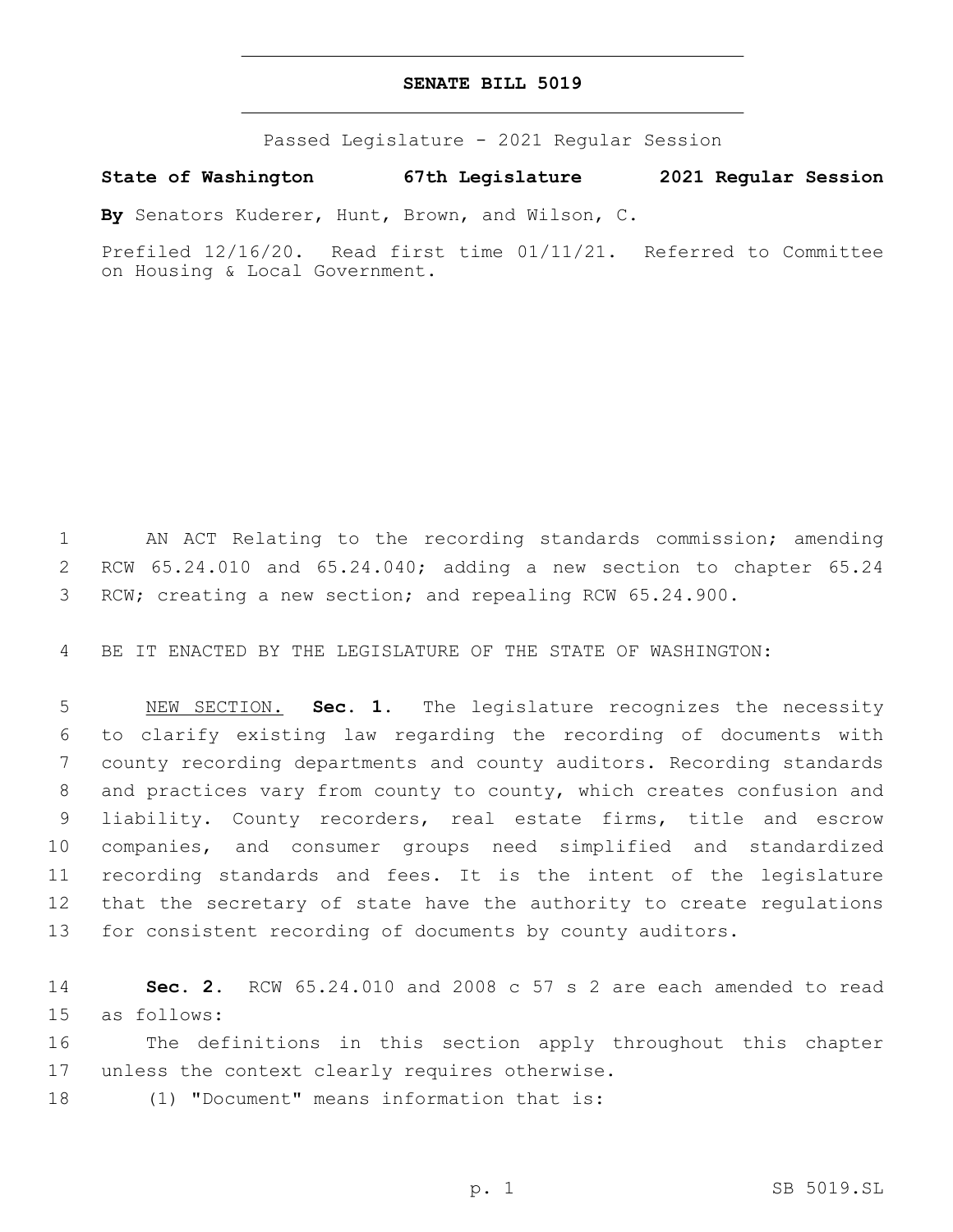1 (a) Inscribed on a tangible medium or that is stored in an 2 electronic or other medium, and is retrievable in perceivable form; 3 and

4 (b) Eligible to be recorded in the land records maintained by the 5 recording officer.

6 (2) "Electronic" means relating to technology having electrical, 7 digital, magnetic, wireless, optical, electromagnetic, or similar 8 capabilities.

9 (3) "Electronic document" means a document that is received by 10 the recording officer in an electronic form.

11 (4) "Electronic signature" means an electronic sound, symbol, or 12 process attached to or logically associated with a document and 13 executed or adopted by a person with the intent to sign the document.

 (5) "Person" means an individual, corporation, business trust, estate, trust, partnership, limited liability company, association, joint venture, public corporation, government, or governmental subdivision, agency, or instrumentality, or any other legal or 18 commercial entity.

 (6) "State" means a state of the United States, the District of Columbia, Puerto Rico, the United States Virgin Islands, or any territory or insular possession subject to the jurisdiction of the 22 United States.

23 (7) "((E-recording)) Recording standards commission" means the 24 body of stakeholders appointed by the secretary of state to review 25 recording standards, including but not limited to electronic 26 recording standards, and make recommendations to the secretary under 27 RCW 65.24.040.

28 **Sec. 3.** RCW 65.24.040 and 2008 c 57 s 5 are each amended to read 29 as follows:

30 (1) The office of the secretary of state shall create and appoint 31 ((an e-recording)) a recording standards commission. The ((e-32 recording)) recording standards commission shall review recording 33 standards, including electronic recording standards, and make 34 recommendations to the secretary of state for rules necessary to 35 implement this chapter. A majority of the commission must be county 36 recorders or county auditors. The commission may include assessors, 37 treasurers, land title company representatives, escrow agents, and 38 mortgage brokers, the state archivist, county surveyors, and any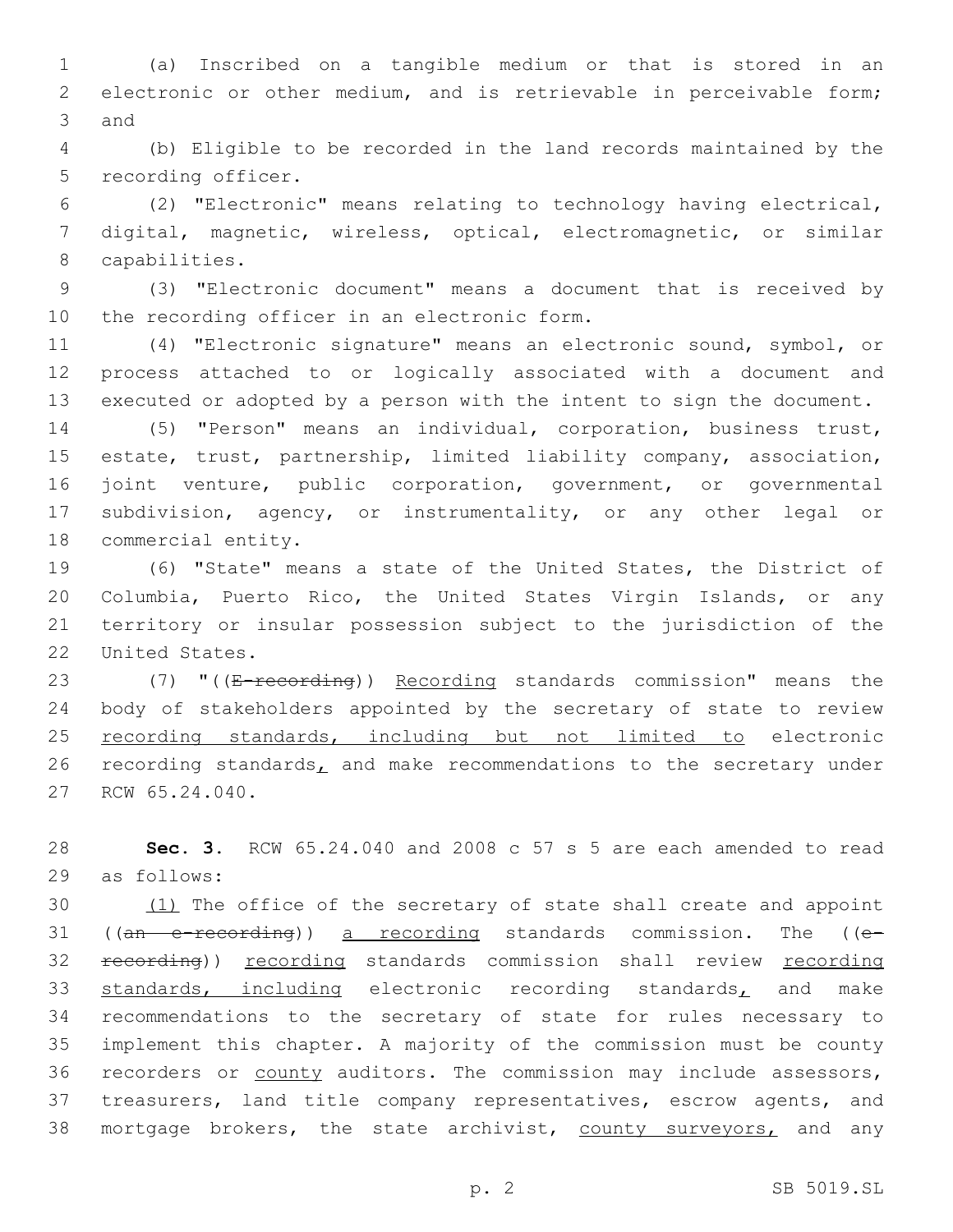1 other party the secretary of state deems appropriate. The term of the 2 commissioners will be set by the secretary of state.

3 (2) To keep the standards and practices of recording officers in 4 this state in harmony, and to promote harmony with the standards and 5 practices of recording offices in other jurisdictions that enact 6 ((this chapter)) similar legislation or policy and to keep the 7 technology used by recording officers in this state compatible with 8 technology used by recording offices in other jurisdictions that 9 enact ((this chapter)) similar legislation or policy, the office of 10 the secretary of state, under RCW 40.14.020, so far as is consistent 11 with the purposes, policies, and provisions of this chapter, in 12 adopting, amending, and repealing rules supporting recording 13 standards shall consider:

14  $((+1))$  (a) The standards and practices of other jurisdictions;

15  $((+2+))$  (b) The most recent standards adopted by national 16 standard-setting bodies, such as the property records industry 17 association;

18  $((+3+))$  (c) The views of interested persons and governmental 19 officials and entities;

20  $((+4))$   $(d)$  The needs of counties of varying size, population, 21 and resources; ((and

22  $(5)$ )) (e) Standards requiring adequate information security 23 protection to ensure that ((electronie)) documents are accurate, 24 authentic, adequately preserved, and resistant to tampering;

25 (f) Standards requiring adequate information security protection 26 to ensure that electronic documents are accurate, authentic, 27 adequately preserved, and resistant to tampering;

28 (g) Standards for the certification of recorded documents 29 including imaged paper documents and documents that are received by 30 the recording officer in an electronic form; and

31 (h) Standards on the documentation and recording of boundary line 32 adjustments for real property.

33 NEW SECTION. **Sec. 4.** A new section is added to chapter 65.24 34 RCW to read as follows:

 (1) The secretary of state, as chief archivist, shall make reasonable rules in accordance with federal and state laws, to provide for the uniform recording of documents in cooperation with 38 the commission established in this chapter.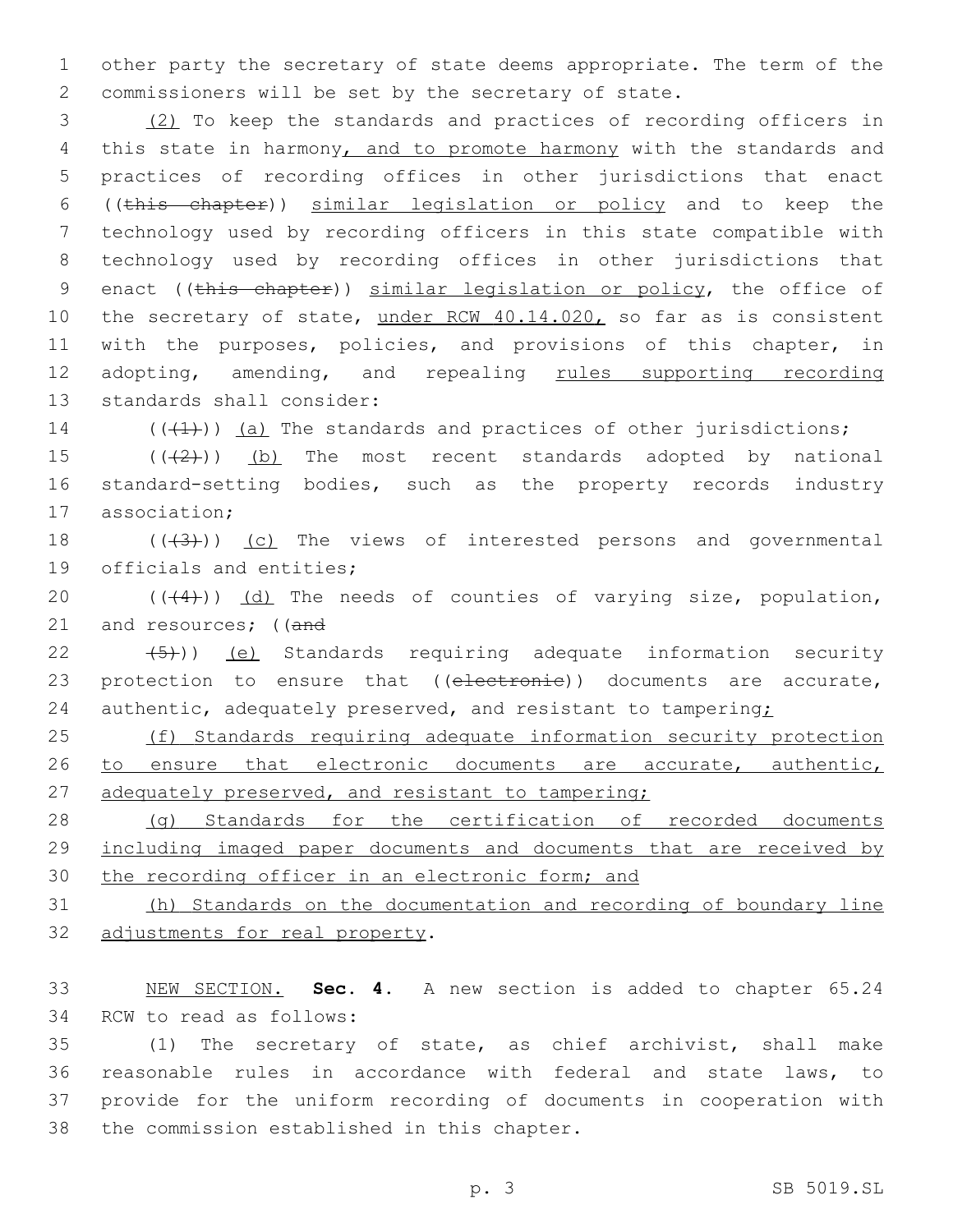1 (2) In addition to the rule-making authority granted otherwise by 2 this section, the secretary of state may make rules governing the following:3 4 (a) Recording duties of county recorders and county auditors; 5 (b) Recording standards for the creation of certified copies for use as evidence;6 7 (c) Recording standards for documents related to eminent domain; 8 (d) Recording standards for documents related to community 9 property; 10 (e) Recording standards for documents related to unfit dwellings, 11 buildings, and structures; 12 (f) Recording standards for court summons served and court 13 judgments; 14 (g) Recording standards for documents related to military 15 discharge; 16 (h) Recording standards for documents related to boundaries and 17 plats not otherwise under the rule-making authority of another state 18 agency; 19 (i) Recording standards for documents related to liens; 20 (j) Recording standards for documents related to mortgages, deeds 21 of trust, and real estate contracts; 22 (k) Recording standards for documents related to the uniform 23 commercial code; 24 (l) Recording standards for documents related to real property 25 and conveyances; 26 (m) Standards to be used in recording, registration, and legal 27 publication under this chapter; 28 (n) Recording standards for documents related to cemetery 29 property; 30 (o) Standards for fee waivers including but not limited to 31 documents for veterans, and support of dependent children; 32 (p) Recording standards for documents related to mines, minerals, 33 and petroleum; 34 (q) Recording standards for documents related to public lands, 35 including tidelands, and shorelines; 36 (r) Recording standards for documents related to excise tax on 37 real estate; 38 (s) Recording standards for documents related to property tax; 39 (t) Recording standards for documents prepared in foreign 40 countries; and

p. 4 SB 5019.SL